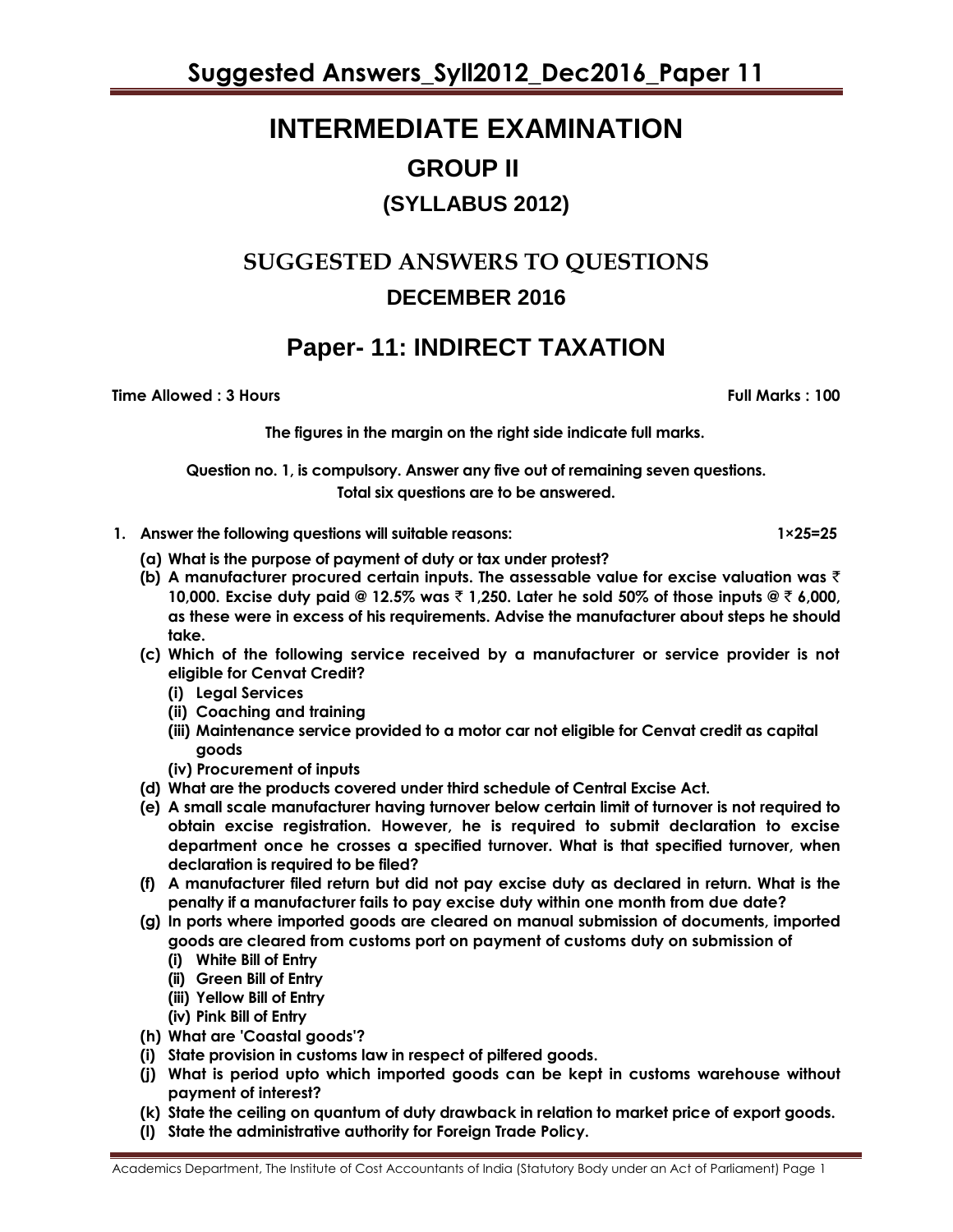- **(m)What the normal period of validity of Authorisation issued under Foreign Trade Policy?**
- **(n) A service provider imported consumables which were used for providing taxable service in India. Following duties were paid at the time of imports - Basic customs duty of 10%, CVD equal to excise duty payable in India, special additional duty @ 4%, Education Cess 1% and Secondary and Higher Education Cess - 1%. Advise if he can avail Cenvat credit of any of these duties? If so - which duty or duties?**
- **(o) State the time limit for issue of show cause notice to service provider when there is no charge of suppression of facts or willful misstatement.**
- **(p) A service provider collected service tax from his customer but did not pay it to Government. What is rate at which interest is payable by service provider?**
- **(q) State true or false - The air travel agent is not required to pay service tax on air fare recovered by him from his customer.**
- **(r) What is the time limit for filing revised return under service tax?**
- **(s) Name the Act under which service tax is imposed in India.**
- **(t) A merchant exporter in West Bengal procures material for export from a manufacturer in Orissa. Which form the merchant exporter should issue to manufacturer in Orissa so that the supplier need not charge Central Sales Tax (CST) in his invoice?**
- **(u) State Vat rate of a commodity is 1%. These were sold inter-state to unregistered buyer outside the State. What would be rate of Central Sales Tax?**
- **(v) Tax Identification Number for State Vat consists of** 
	- **(i) 10 digit alpha-numeric code**
	- **(ii) 11 digit numeric code**
	- **(iii) 12 digit alpha-numeric code**
	- **(iv) 13 digit numeric code**
	- **(v) None of the above**
- **(w) A dealer is importing goods and selling them in one State only. Can he opt for composition scheme for payment of State Vat?**
- **(x) State the maximum period for which Advance Pricing Agreement can be executed?**
- **(y) Arm's length price (ALP) can be computed by various methods. If two methods give two different ALP, which price should be adopted?**

### **Answer:**

- 1. (a) The purpose of payment of duty or tax under protest is to reserve your claim for refund. If duty or tax is paid under protest, time limit normally applicable for claiming refund of duty or tax is not applicable.
	- (b) The manufacturer should pay 'amount' of  $\bar{z}$  625.
	- (c) Maintenance service provided to a motorcar not eligible for Cenvat credit as capital goods
	- (d) List of goods where packing, repacking, labelling etc. will amount to manufacture u/s 2(f) (iii) of Central Excise Act [These are same goods which are covered under MRP provisions under section 4A].
	- $(e)$   $\bar{\tau}$  90 lakhs or more.
	- (f) 1% on such amount of the duty not paid, for each month or part thereof calculated from the due date, for the period during which such failure continues.
	- (g) White Bill of Entry.
	- (h) 'Coastal goods' means goods, other than imported goods, transported in a vessel from one port in India to another port in India [section 2(7) of Customs Act].
	- (i) Section 13 of Customs Act provides that if imported goods are pilfered after unloading but before order for clearance is passed by Customs Officer for clearance for home consumption or deposit in a warehouse, no customs duty is payable on the goods, unless the pilfered goods are restored to importer.
	- (j) The period is 90 days.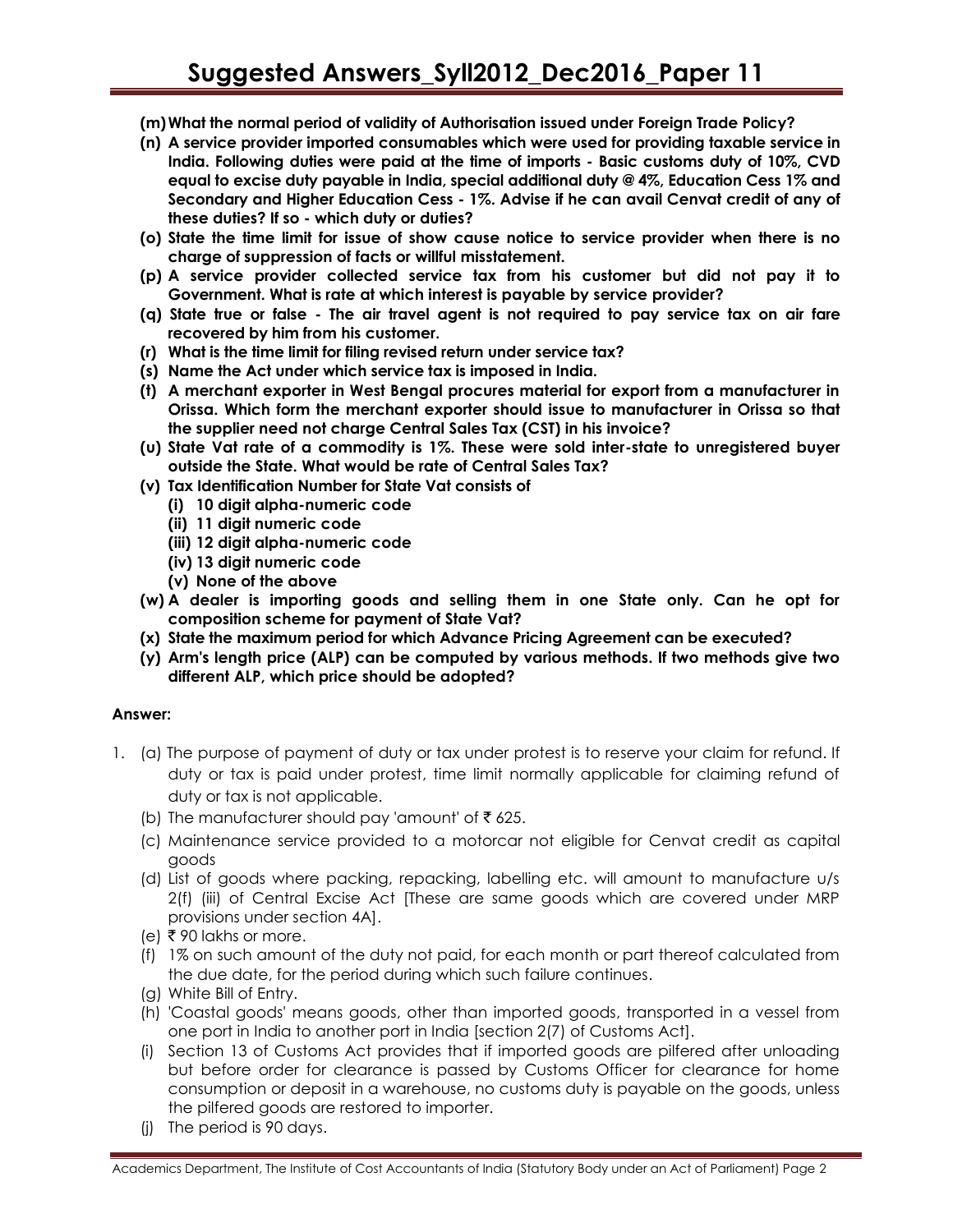- (k) 33% of market price of export goods
- (l) DGFT (Director General of Foreign Trade).
- (m)Normal period of validity of authorisation issued under FTP is 12 months from issue of authorisation.
- (n) He can avail Cenvat credit of CVD equal to excise duty only.
- (o) 30 months [This is under Finance Act, 2016]
- (p) 24%.
- (q) True.
- (r) It is 90 days from date of filing of original return.
- (s) Finance Act, 1994.
- (t) The merchant exporter should issue form H under CST Act.
- (u) CST rate will be 1%.
- (v) 11 digit numeric code
- (w) No. He cannot opt for composition scheme.
- (x) Maximum period for which Advance Pricing Agreement can be executed is five years.
- (y) If two methods give two different prices, its arithmetical mean shall be taken first proviso to section 92C(2) of Income Tax Act.

### **2. (a) Following information is provided in respect of manufacture of an engine for purpose of captive consumption in the same factory. Calculate value for purpose of Central Excise duty. 7**

|                                                                                                       | ₹        |
|-------------------------------------------------------------------------------------------------------|----------|
| Cost of direct material (including central excise duty $\bar{\tau}$ 5,245 eligible for Cenvat credit) | 1,45,245 |
| Cost of direct employees                                                                              | 27,340   |
| <b>Consumable stores and repairs</b>                                                                  | 13,800   |
| <b>Quality Control Cost</b>                                                                           | 7,900    |
| <b>Research and Development Cost</b>                                                                  | 15,150   |
| <b>Factory Overheads</b>                                                                              | 2,850    |
| <b>Administration Cost - Production related</b>                                                       | 19,280   |
| <b>Administration Cost - Others</b>                                                                   | 5,780    |
| Selling and distribution cost                                                                         | 9,150    |
| <b>Scrap value realised</b>                                                                           | 2,720    |

- **(b) Certain goods were imported from Korea into India Normal value of these goods in Korea is**  ` **2,100. Export price to India is** ` **1,600. Landed cost in India is** ` **1,900. Fair selling price of that product in India is** ` **2,200. Calculate anti-dumping duty that can be imposed on these goods if imported in India. 3**
- **(c) (i) Explain purpose of Place of Provision of Service Rules.**
	- **(ii) What would be place of provision of service in relation to design of a building?**
	- **(iii) What would be place of provision of consultancy services? 5**

### **Answer:**

**2.** (a)

| Particulars                          |          |
|--------------------------------------|----------|
| Cost of direct materials             | 1,40,000 |
| Cost of direct employees             | 27,340   |
| Consumable stores and repairs        | 13,800   |
| Quality Control Cost                 | 7.900    |
| <b>Research and Development Cost</b> | 15,150   |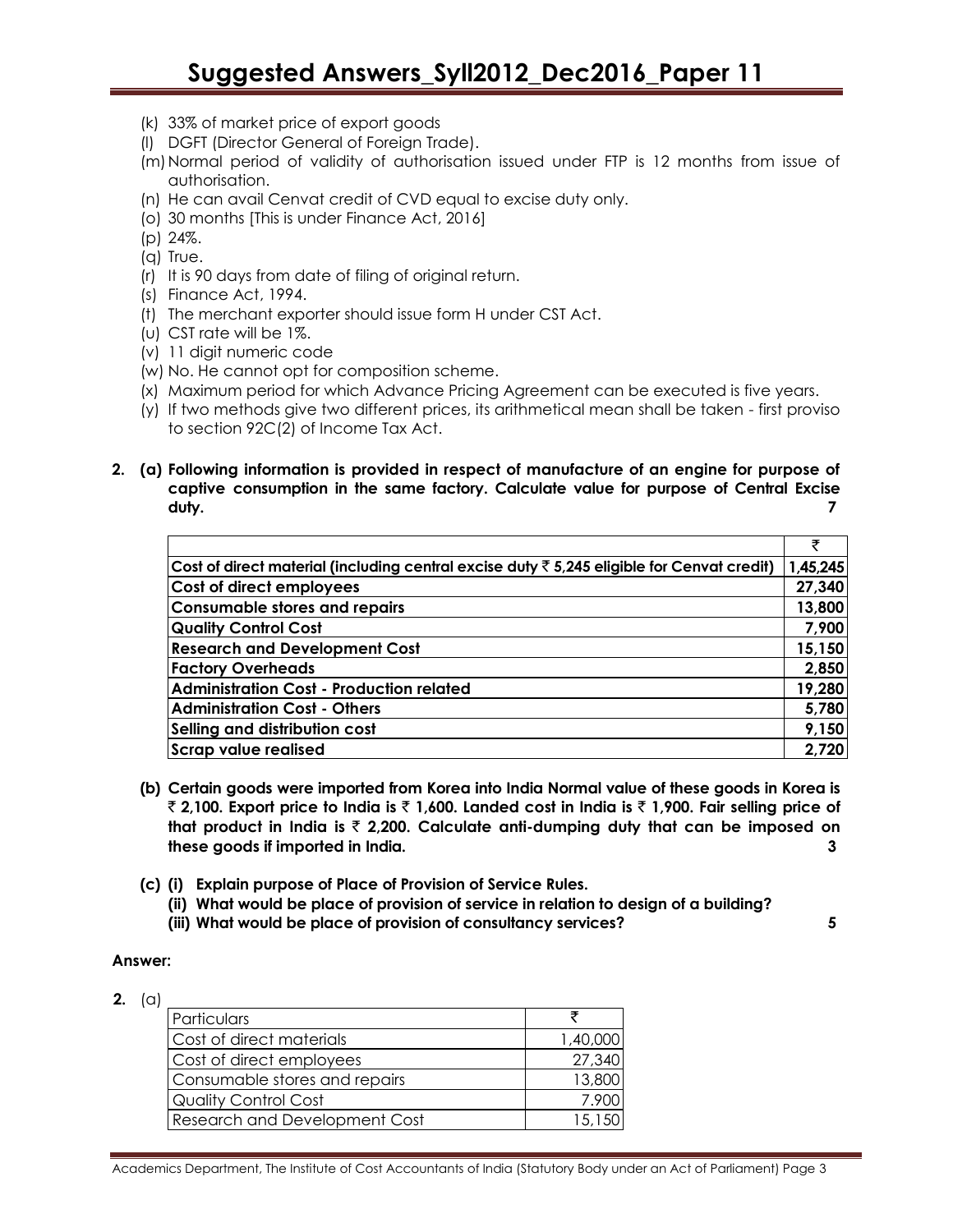## **Suggested Answers\_Syll2012\_Dec2016\_Paper 11**

| <b>Factory Overheads</b>               | 2,850    |
|----------------------------------------|----------|
| Production related administrative cost | 19,280   |
| Sub-total                              | 2,26,320 |
| Less - Scrap value realised            | 2,720    |
| Cost of Production as per CAS-4        | 2,23,600 |
| Add: 10%                               | 22.360   |
| Assessable Value of Excisable goods    | 2,45,960 |

(b) Dumping margin is  $\bar{\tau}$  500 [Normal value of  $\bar{\tau}$  2,100 - export price from Korea  $\bar{\tau}$  1,600]. Injury margin is  $\bar{\tau}$  300 [Fair selling price in India  $\bar{\tau}$  2,200 - landed price of goods imported from Korea ₹ 1,900].

Hence, lower of dumping margin and injury margin i.e.  $\bar{\tau}$  300 can be imposed as anti dumping duty on these goods imported from Korea.

(c) (i) Section 66B of the Finance Act, 1994 provides that service tax shall be levied on all services (except services in negative list) provided or agreed to be provided in taxable territory. Thus, it is essential to decide whether service has been provided or agreed to be provided in taxable territory (India except J&K). Place of Provision of Services Rules have been issued to determine place of provision

of service i.e. whether service is provided in taxable territory or outside taxable territory.

- (ii) In case of service in relation to design of a building, the place of provision of service would be where building is located or proposed to be located.
- (iii) In case of consultancy services, location of service receiver is the place of provision of service.
- **3. (a) (i) State situations where an exporter would prefer to pay excise duty on final products and claim rebate of excise duty paid, instead of clearing goods under bond without payment of excise duty.**
	- **(ii) Which documents are required to be prepared at time of clearance from factory to clearing goods for export under claim of rebate?**
	- **(iii) Can he claim rebate of excise duty in following situations:**
		- **(A) Supplies to unit in Special Economic Zone**
		- **(B) Supply to EOU unit 3+3+2=8**

- **(b) An exporter intends to import some capital goods for manufacture of goods which he plan to export. He is not sure how much he would be able to export and hence does not want to give commitment about export obligation. He intends to export his products first and then claim benefit of duty exemption on capital goods. Advise him how he can do so. Can indigenous capital goods be procured by him without payment of excise duty? 4+1=5**
- **(c) Name any two transactions where both State Vat and service tax are payable on same transaction.** 2

### **Answer:**

- **3.** (a) (i) Normally it is advisable not to pay excise duty at the time of export, than to pay it and then wait for refund from Government. However, in following situations, it may be beneficial to pay excise duty and claim rebate -
	- If assessee has balance of duty in Capital Goods Cenvat Credit Account, it will be advisable to pay duty and claim refund, as balance in Capital goods Cenvat Credit Account is never refundable. This may happen when duty paid on capital goods is heavy and assessee may not be able to utilise the credit.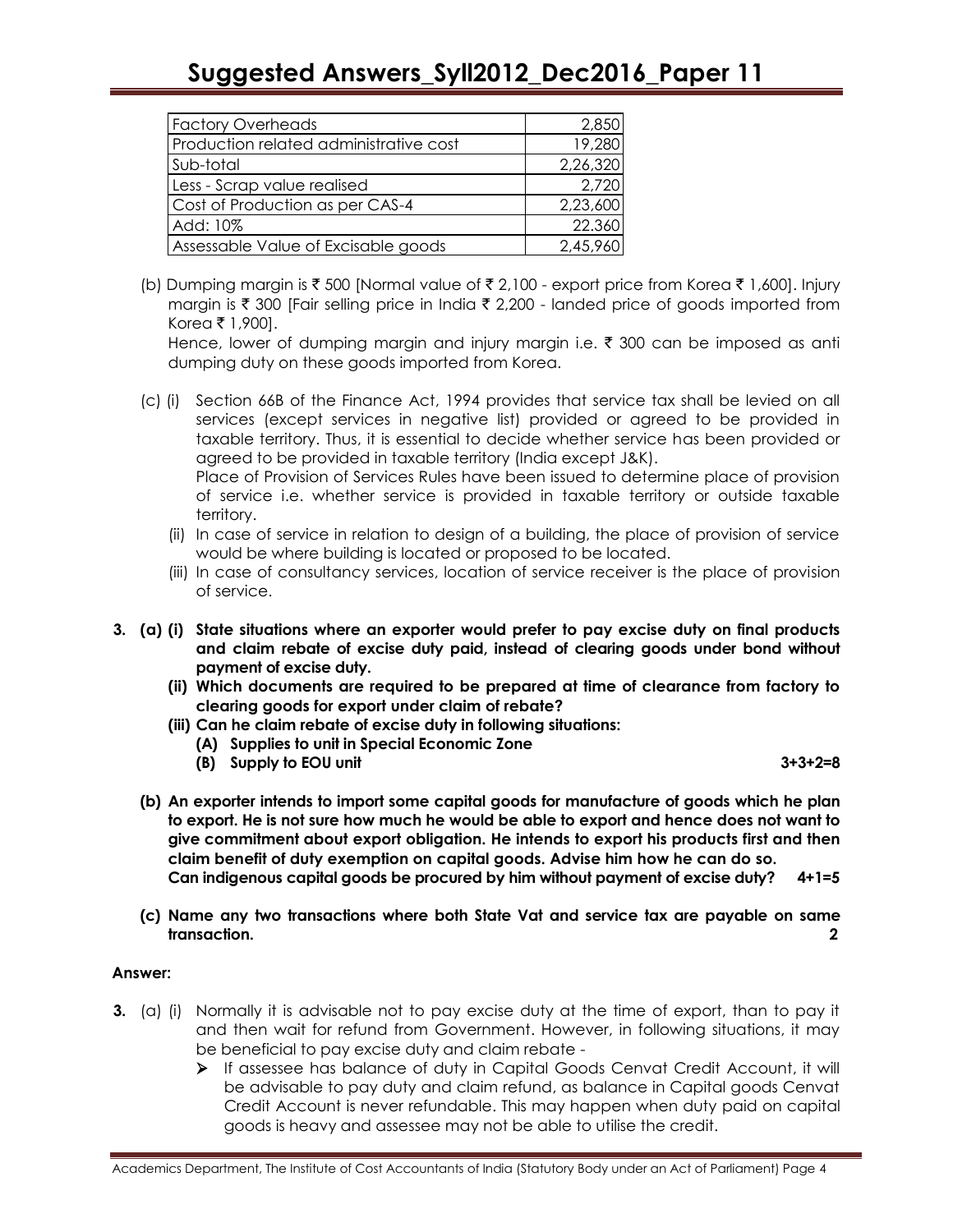## **Suggested Answers\_Syll2012\_Dec2016\_Paper 11**

- An SSI unit may pay excise duty and claim rebate, as getting refund of Cenvat credit of inputs is not an easy procedure. Moreover, he is not entitled to get refund of duty paid on capital goods.
- When duty paid goods are proposed to be exported.
- Claiming rebate is much simpler and straight-forward procedure than claiming refund of duty paid on inputs under Cenvat procedure.
- (ii) Invoice, packing list and ARE-1 form
- (iii) Supplies to SEZ unit can be made under claim of rebate but not supplies to EOU unit.
- (b) In case of post export EPCG scheme, the capital goods are imported on full payment of duty. Later, duty remission is granted in proportion to export obligation fulfilled.

Post Export EPCG Duty Credit Scrip shall be available to exporters who intend to import capital goods on full payment of applicable duties in cash and choose to opt for this scheme.

Basic Customs duty paid on Capital Goods shall be remitted in the form of freely transferable duty credit scrip(s), Specific Export Obligation under this Scheme shall be 85% of the applicable specific Export Obligation.

The advantage of the scheme is that the exporter does not have any specific export obligation when he imports capital goods on payment of full customs duty. Later, he gets remission on the basis of exports made by him.

These Duty Credit Scrip(s) can be used for payment of applicable custom duties for imports and applicable excise duties for domestic procurement.

Indigenous capital goods be procured under this scheme without payment of excise duty.

- (c) (i) Works contract service (ii) Sale of food in Air Conditioned Restaurant (iii) Information Technology Software.
- **4. (a) A manufacturer imported raw material for his production from USA. The details are as follows:** 
	- **(i) FOB value - USD 30,000**
	- **(ii) Packing charges - USD 500**
	- **(iii) Value of returnable container in which the goods were packed - USD 4,000**
	- **(iv) Insurance charges from foreign port upto India - USD 200**
	- **(v) Ocean freight from foreign port to India - USD 700**
	- **(vi) Commission paid to agent in India of foreign supplier - USD 500**
	- **(vii) Transport charges from Indian port to factory in India –** ` **15,000**
	- **(viii) Erection expenses incurred at factory in India –** ` **25,000**

**Exchange rate is 1 USD =**  $\bar{\tau}$  **62.00 on date of filing of Bill of Entry. The exchange rate was 1 USD =** ` **62.25 when customs duty was paid. Central Excise duty in similar goods in India is 12.5%. Calculate**

- **(A) Assessable value for customs and**
- **(B) Total customs duty payable**
- **(C) Duties eligible for Cenvat Credit. 4+3+2=9**
- **(b) If a particular activity or transaction is not covered under any of three Lists in seventh schedule to Constitution, which authority is empowered to exercise the power in respect of such activity or transaction? Under which provision? Name a tax levied under authority of**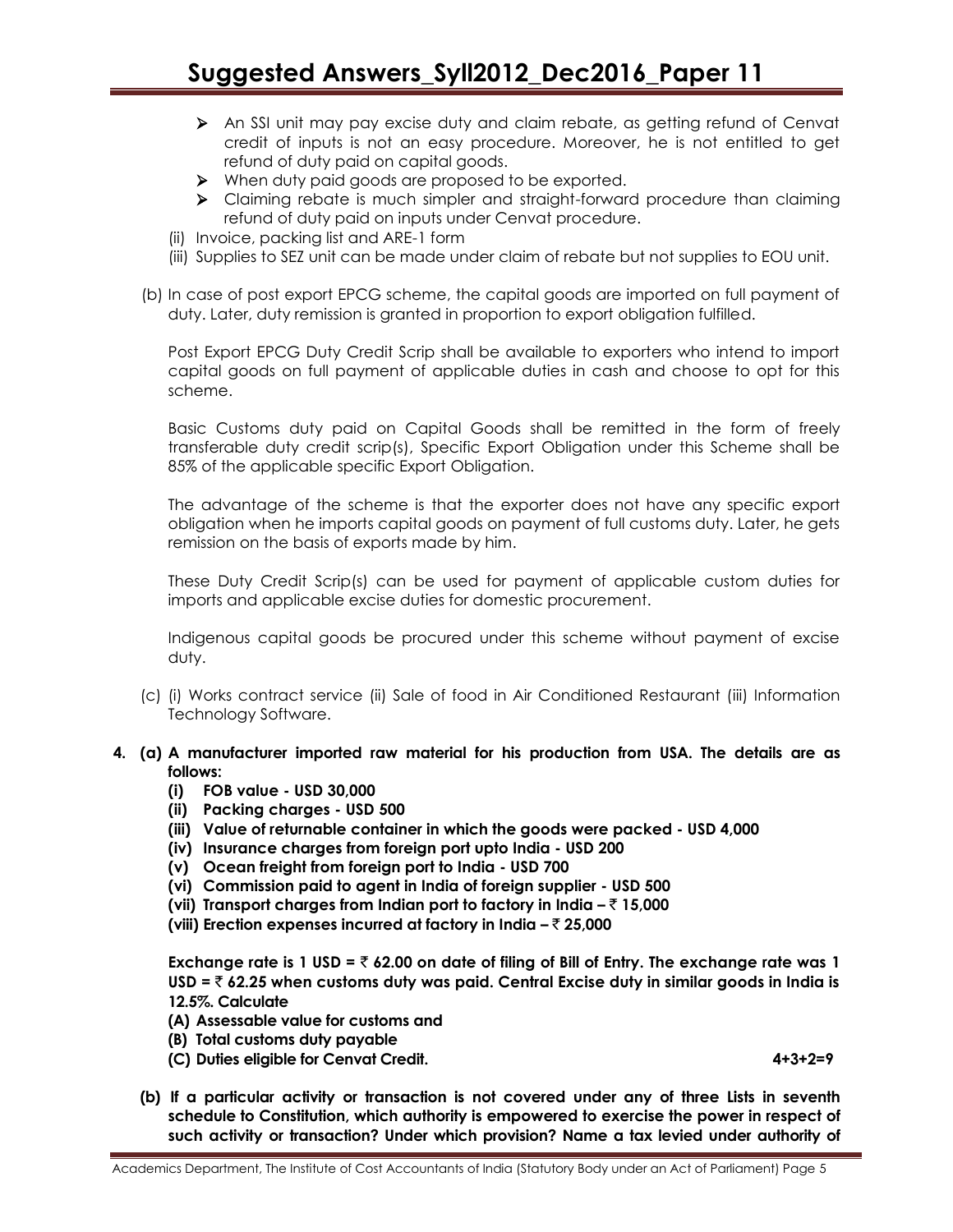**those provisions. 1+1+1=3**

**(c) Deepa Glow Ltd., manufactures a product specified under section 4A of the Central Excise Act, 1944. The maximum retail sale price of the product as printed on carton is** ` **100. This includes 12.5% excise duty and 2% CST. For this product, 30% abatement is allowable under section 4A. Quantity of 1,000 pieces were sold by Deepa Glow Ltd. to the wholesale dealers at** ` **75 per piece. You are required to compute the excise duty liability.**

### **Answer:**

4. (a) Packing charges, insurance charge, ocean freight and agency commission are includible in customs value. Value of durable and returnable container is not includible. Hence, CIF price = 31,900 [30,000 + 500 + 200 + 700 + 500] Exchange rate is a USD =  $\overline{\xi}$  62.00. Hence, CIF value in ₹ = 19,77,800. Add 1% landing charges  $-\bar{\tau}$  19,778 Assessable Value –  $\bar{z}$  19,97,578

### Calculation of customs duty

| Seq.     | Duty Description                           | Duty % | Amount       | <b>Total Customs Duty</b> |
|----------|--------------------------------------------|--------|--------------|---------------------------|
| (A)      | Assessable Value ₹                         |        | 19,97,578    |                           |
| (B)      | <b>Basic Customs Duty</b>                  | 10     | 1,99,757.80  | 1,99,757.80               |
|          | Sub-Total for calculating CVD '(A+B)'      |        | 21,97,335.80 |                           |
| (D)      | CVD 'C x excise duty rate                  | 12.5   | 2,74,666.98  | 2,74,666.98               |
| (E)      | Sub-total for edu cess on customs 'B+D     |        | 4,74,424.78  |                           |
| (F)      | Edu Cess of Customs - 2% of 'E'            | 2      | 9,488.50     | 9,488.50                  |
| $'G_1$   | SAH Education Cess of Customs -1% of 'E'   |        | 4,744.25     | 4,744.25                  |
| (H)      | Sub-total for Spl CVD 'C+D+F+G'            |        | 24,86,235.53 |                           |
| $($ l    | Special CVD under section 3(5) - 4% of 'H' | 4      | 99,449.42    | 99,449.42                 |
| $(\cup)$ | <b>Total Customs Duty</b>                  |        |              | 5,88,106.95               |
|          | Total duty rounded to                      | ₹      |              | 5,88,107                  |

Eligibility of Cenvat credit - Buyer who is manufacturer, is eligible to avail Cenvat Credit of D and I above.

(b) All residual powers are with Central Government under Entry No. 97 of List I of Seventh Schedule to Constitution of India. The entry reads as follows - Any other matter not included in List II, List III and any tax not mentioned in list II or list III.

Service tax is presently imposed under authority of those provisions.

(c) Assessable value –  $\bar{\tau}$  70 per piece. Excise duty @ 12.5% is  $\bar{\tau}$  8.75 per piece. Hence, excise duty payable is  $\bar{\tau}$  8,750 for 1,000 pieces.

#### **5. (a) Abhimanyu Road Carriers, a Goods Transport Agency, furnished following data with respect to services provided by it in June 2016 —**

| Sr. No. | <b>Details</b>                                                                         | Amount in ₹ |
|---------|----------------------------------------------------------------------------------------|-------------|
|         | Goods transport services provided to ABC Ltd. on issues of<br>consignment note         | 40,00,000   |
| 2       | Goods transport service for transport of goods without issuing any<br>consignment note | 1,70,000    |

**3 3**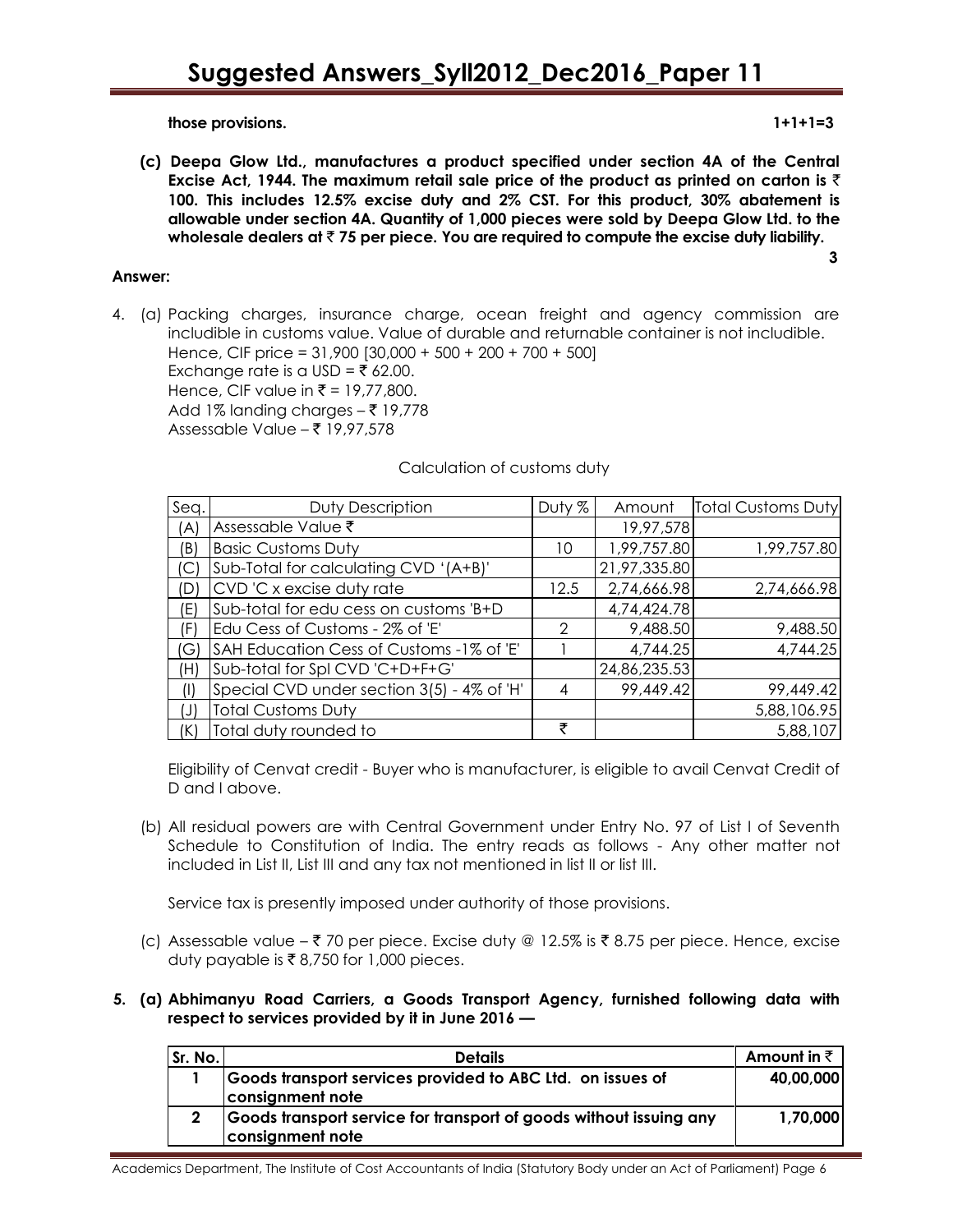| 3 | Goods transport service provided to an unregistered partnership   | 8,00,000  |
|---|-------------------------------------------------------------------|-----------|
|   | firm on issue of consignment note                                 |           |
| 4 | Composite service of packing, loading, transport of goods,        | 5,00,000  |
|   | unloading and unpacking at destination                            |           |
| 5 | Goods transport service provided to an individual person on issue | 15,00,000 |
|   | of consignment note                                               |           |
| 6 | Goods transport service of ginned cotton                          | 2,00,000  |

**Calculate service tax payable by Abhimanyu Road Carriers considering service tax rate as 15% [Ignore cesses]. 7**

- **(b) State the conditions to be fulfilled, subject to which transaction value can be accepted as assessable value for purpose of valuation under section 4 of Central Excise Act. 4**
- **(c) Who is the adjudicating authority if customs duty demand is less than** ` **5 lakhs? Where appeal can be filed against his order? What is the time limit for filing appeal? How much delay can be condoned by Appellate Authority? How much pre-deposit of duty is required for filing first appeal? Where further appeal can be filed against order of first appellate authority? 4**

#### **Answer:**

- 5. (a) (1) Service tax is payable by ABC Ltd. under reverse charge and hence Abhimanyu Road Carriers is not liable to pay service tax.
	- (2) Goods transport services without issuing any consignment note are not Goods Transport Agency Services and hence no service tax is payable.
	- (3) Service tax is payable by unregistered firm under reverse charge and hence Abbimanyu Road Carriers is not liable to pay service tax.
	- (4) The service is cargo handing service and not goods transport agency service. Hence, service tax is payable @15% of ₹ (5,00,000×30%) = ₹ 22,500. [Circular No. 186/5/2015-ST, dt. 05.10.2015]
	- (5) Service tax is payable by Abhimanyu Road Carriers as service receiver is individual. Hence, service tax is payable on 30% of  $\bar{\tau}$  15,00,000 i.e. on  $\bar{\tau}$  4,50,000 @ 15%. Hence, service tax payable is  $\bar{\tau}$  67,500.
	- (6) The service is exempted from service tax.
	- Thus, total service tax payable is ₹90,000.
	- (b) The basic provisions of Section 4(1)(a) of Central Excise Act state that 'assessable value' when duty of excise is chargeable on excisable goods with reference to value will be 'transaction value' on each removal of goods, if following conditions are satisfied -
		- The goods should be sold at the time and place of removal.
		- Buyer and assessee should not be related
		- Price should be the sole consideration for the sale.
		- Each removal will be treated as a separate transaction and 'value' for each removal will be separately fixed.

Transaction value can be rejected only for one of aforesaid reasons and not for any other reason.

(c) Deputy or Assistant Commissioner of Customs is the adjudicating authority if excise duty demand is less than  $\bar{\tau}$  5 lakhs.

Appeal against his order can be filed before Commissioner (Appeals) within 60 days from date of communication of order.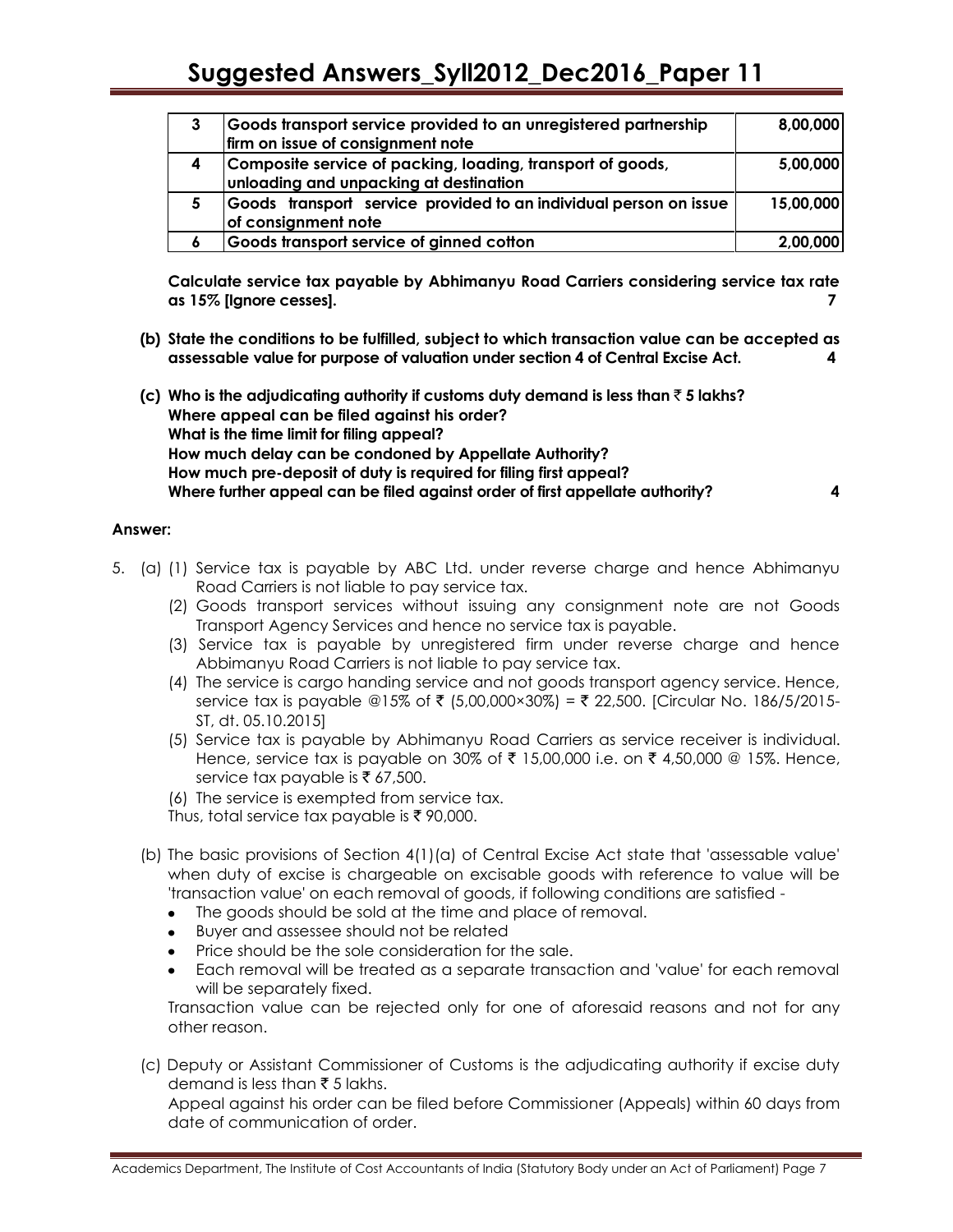## **Suggested Answers\_Syll2012\_Dec2016\_Paper 11**

The Commissioner (Appeals) can condone delay upto 30 days.

Mandatory pre-deposit of 7.5% of duty is required to be paid for entertaining appeal. Appeal against order of first appellate authority can be filed before CESTAT (Customs, Excise and Service Tax Appellate Tribunal).

- **6. (a) Find service tax payable in each of following cases. Each transaction is independent of other transactions. Service tax rate is 15%. Ignore cesses. 7**
	- **(i) Supply of farm Labour –** ` **1,00,000**
	- **(ii)** Transport of postal mail by a vessel  $-\overline{z}$  60,000
	- **(iii) Serving food in non-air conditioned restaurant –** ` **1,05,000**
	- **(iv) Renting of hotel rooms with morning breakfast with room rent** ` **1,500 per day –** ` **3,00,000**
	- **(v) Construction of office building with material for customer on his land –** ` **10,00,000**
	- **(vi) Royalty for providing use of technical knowhow on which R&D cess was paid –** ` **3,00,000**
	- **(vii)Development of Information Technology Software –** ` **8,00,000.**
	- **(b) Explain the scheme in Foreign Trade Policy to promote export of services from India. 5**
	- **(c) A manufacturer in Tamil Nadu received an order from a buyer in Maharashtra. The manufacturer manufactured goods as per the order received and despatched goods to its depot in Maharashtra without charging CST. The depot in Maharashtra sold the goods to buyer in Maharashtra charging Maharashtra State Vat. The depot in Maharashtra issued F form to manufacturer in Tamil Nadu. Discuss the validity of transaction and liability of Vat. 3**

### **Answer:**

- 6. (a) (i) Nil as service is exempted
	- (ii) ₹ 2,700 [15% of (30% of ₹ 60,000)] [Entry 10 of Notification No. 26/2012-ST, dt. 20.06.2012]
	- (iii) Nil as exempted
	- (iv) Service tax on ₹ 2,10,000 [70% of ₹ 3,00,000] @15% ₹ 31,500 [Entry 4 of Notification No. 26/2012-ST, dt. 20.06.2012].
	- (v) Service tax on ₹ 3,00,000 [30% of ₹ 10,00,000] @15% ₹ 45,000 [Entry 12 of Notification No. 26/2012-ST, as amended w.e.f. 01.04.2016]
	- (vi) R&D cess is payable @ 5%. Thus, R&D cess paid is  $\bar{\tau}$  15,000. Service tax payable @ 15% of ` 3,00,000 is ` 45,000. Deduction of R&D cess paid is payable. Hence, net service tax payable is  $\bar{\tau}$  30,000 [45,000 - 15,000]
	- (vii) ₹ 1,20,000 [15% of ₹ 8,00,000].
	- (b) The scheme is known as Service Exports from India Scheme (SEIS).

Only those service providers having minimum net foreign exchange (NFE) earnings of USD 15,000 in preceding financial year are eligible for SEIS. For individual service providers and sole proprietorship, minimum NFE should be USD 10,000.

Services to EOU and services by EOU are not eligible for SEIS.

Services provided by SEZ unit outside India are eligible for SEIS. Service by DTA unit to SEZ was ineligible and will continue to remain ineligible for rewards under SEIS.

'Services' include all tradable services covered under General Agreement on Trade in Services (GATS) and earning foreign exchange - para 9.50 of FTP 2015-2020.

'Service Provider' means a person providing - (i) Supply of a 'service' from India to any other country (mode 1 - Cross border trade) (ii) Supply of a 'service' from India to service consumers) of any other country in India (mode 2 - Consumption abroad). Only export of services falling under clauses (i) and (ii) above are eligible for SEIS scrip.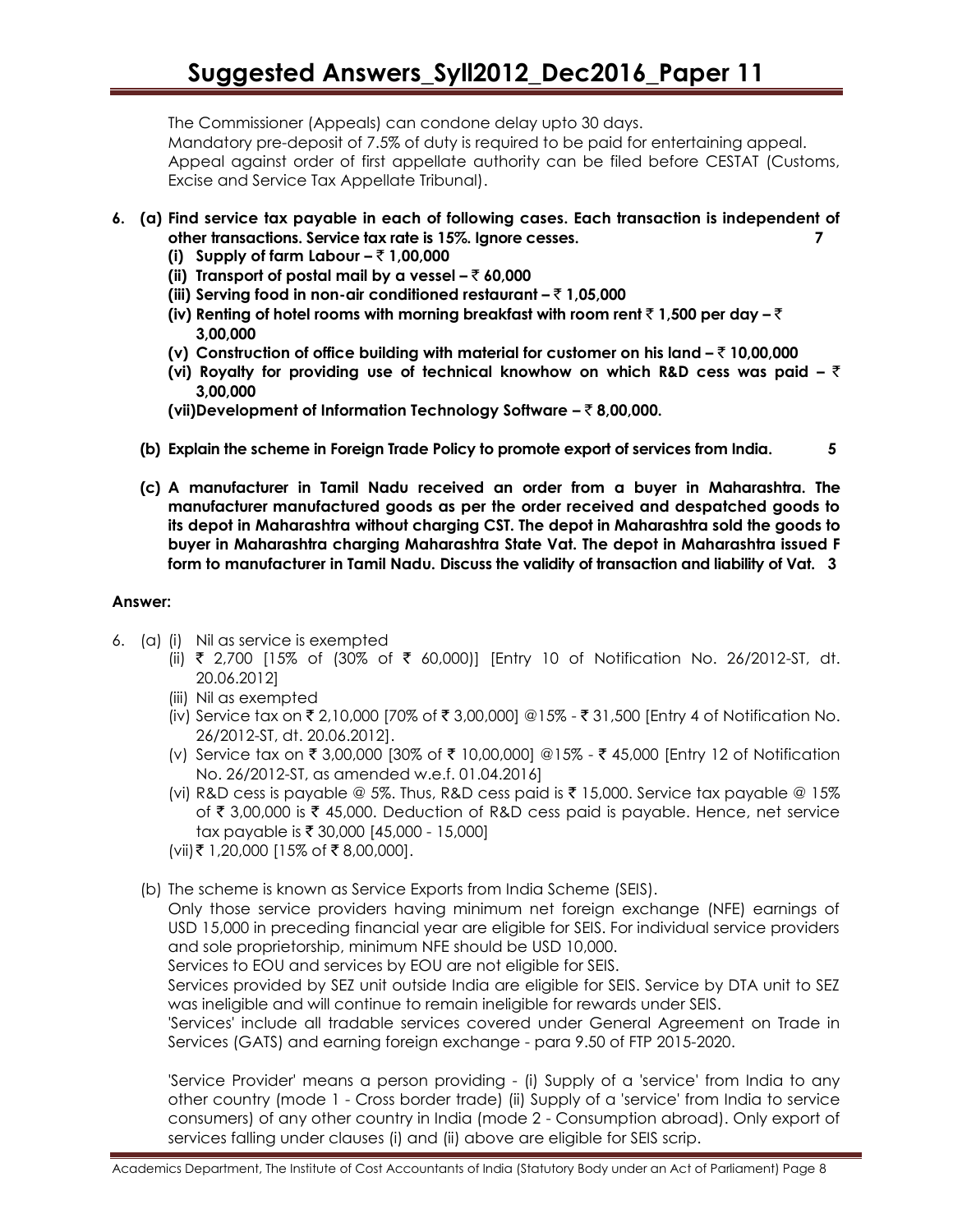The general rate of duty scrip is 3% to 5% of Net Foreign Exchange (NFE) earnings for different services.

The duty credit scrips can be used for following - (a) Payment of customs duties for import of inputs as well as capital goods, (b) Payment of excise duty on domestic procurement of inputs or goods, including capital goods as per customs notifications (c) Payment of service tax on procurement of services as per service tax notification (d) Payment of customs duty and fees.

- (c) The transaction is not valid as supply to pre-known buyer in other State is not a valid stock transfer. The transaction will be held as inter-state sale from Tamil Nadu. The manufacturer will be liable to pay Central Sales Tax at rate equal to State Vat rate on that product in Tamil Nadu.
- **7. (a) A service provider has various places in India from which he is providing taxable service. He intends to apply for centralised registration for his taxable services. State —**
	- **(i) Conditions for eligibility to obtain Centralised registration.**
	- **(ii) Authority to whom he should apply for centralised registration.**
	- **(iii) Can he obtain more than one centralised registration?**
	- **(iv) Distinction between centralised registration and input service distributor. 3+1+1+2=7**
	- **(b) Distinguish between zero rated sale and exempt sale, in relation to State Vat provisions. State transaction which is presently zero rated under State Vat. 3+1=4**
	- **(c) State purpose and scope of safe harbour rules. 4**

### **Answer:**

- 7. (a) (i) A person can obtain Centralised Registration, at his option, if (a) he has centralised billing system or centralised accounting system in respect of services provided by him, and (b) such centralised billing or centralised accounting systems are located in one or more premises.
	- (ii) He can register such premises or offices from where centralised billing or centralised accounting systems are located Centralised Registration will be granted by Principal Commissioner/Commissioner of Central Excise in whose jurisdiction the premises or offices, from where centralised billing or accounting is done, are located.
	- (iii) He can obtain more than one centralized registrations.
	- (iv) Input Service Distributor distributes input tax credit to its various manufacturing units or units providing taxable service. Centralised Registration is to pay service tax at one place for taxable services provided at its various premises or offices.
	- (b) Certain sales are 'zero rated' i.e. tax is not payable on final product in certain specified circumstances. In such cases, input tax credit (set off) will be available on the inputs i.e. input tax credit will not be denied.

Distinction between 'zero rated sale' and 'exempt sale' is that in case of 'zero rated sale', credit is available on tax paid on inputs, while in case of exempt goods, credit of tax paid on inputs is not available.

As per para 2.5 of White Paper on State-Level VAT, export sales are zero rated, i.e. though sales tax is not payable on export sales, credit will be available of tax paid on inputs.

(c) Many transactions are coming within purview of transfer pricing provisions. This raises lot of disputes. Hence, section 92CB of Income Tax Act empowers CBDT to formulate safe harbor rules.

'Safe Harbour' means circumstances in which income tax authorities shall accept the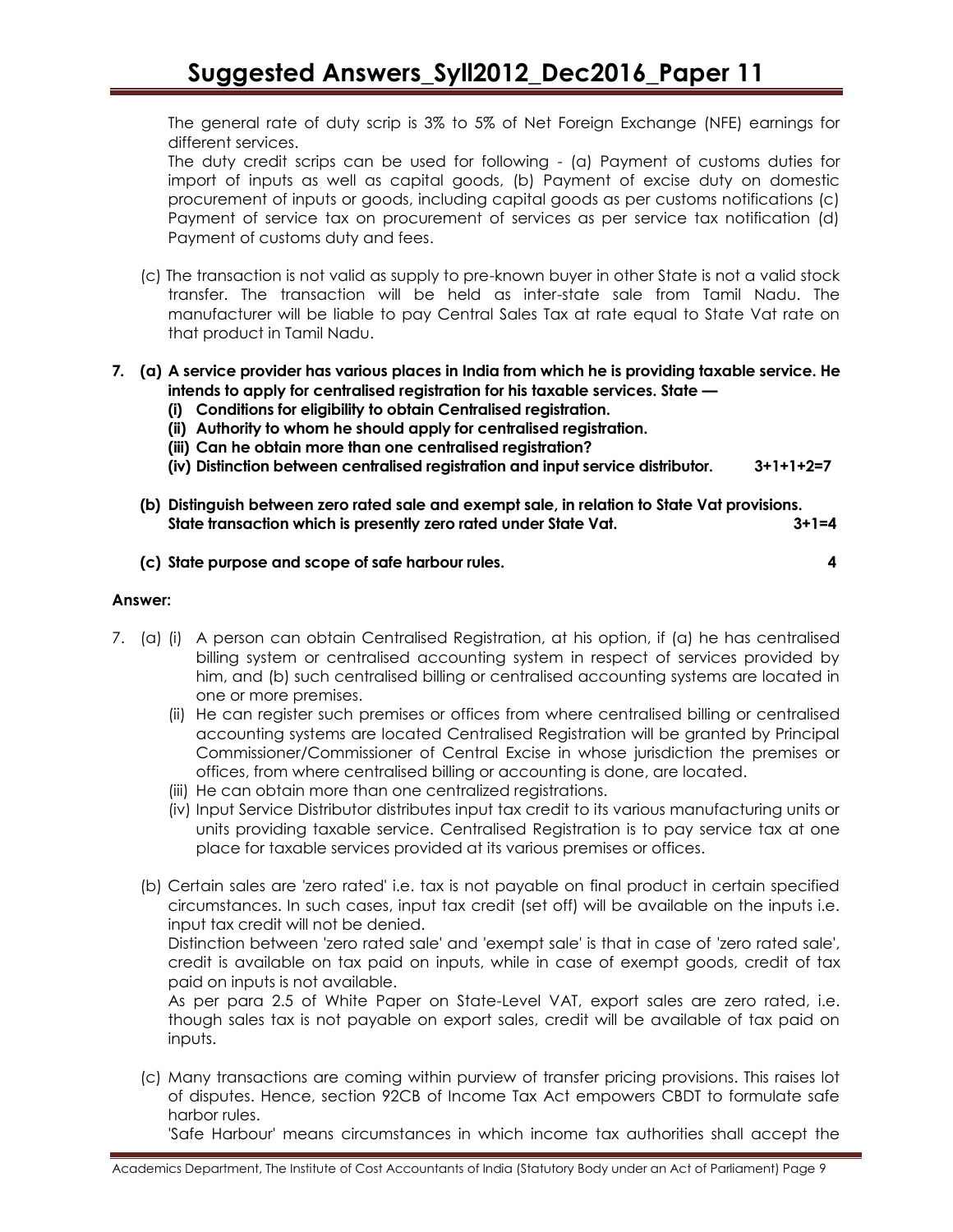transfer price declared by assessee, without going into details of Arm's Length Price (ALP).

Assessee can opt to exercise Safe Harbour Rules by submitting form No. 3CEFA to assessing officer. If assessing officer does not take any action within two months from end of the month in which the option was filed, the Safe Harbour action will be considered to have been accepted.

The option will remain valid for the period specified in Form 3CEFA or five years whichever is less. However, once the option is accepted, it cannot be changed and if assessee declares less margin in a particular year, the income will be calculated on basis of safe harbor rates or margins only [This is rather risky, as assesse binds himself for five years].

### **8. (a) Mita Enterprise from State of West Bengal furnishes following data for month ending June, 2016:**

- **(i) Vat rate on inputs - 5%**
- **(ii) Vat rate on output - 14.5%**
- **(iii) Inputs purchased from registered dealers within State during the month –** ` **30,00,000**
- **(iv) Output sold to buyers within State of West Bengal during the month –** ` **18,00,000**
- **(v) Output sold to buyers inter-state from whom C forms have been received –** ` **6,00,000 (excluding CST as applicable)**
- **(vi) Inputs purchased from other States as inter-state purchases –** ` **3,00,000 (excluding CST @ 2%)**
- **(vii)Opening stock of inputs - Nil. Closing stock of inputs purchased within State as on 30.06.2016 –** ` **12,50,000. Closing stock of inputs purchased from other States as on 30.06.2016-₹1,50,000**

**Compute**

- **(a) Vat liability**
- **(b) Central Sales Tax (CST) payable and**
- **(c) Net Vat payable in cash. 6**
- **(b)** A manufacturer of paper machinery filed income tax return, declaring profit of  $\bar{\tau}$  97 lakhs. **The manufacturer had sold 50 numbers of paper machinery to its associated enterprise outside India @ USD 3,000 per machinery. 30 pieces of similar machinery were sold to an unrelated buyer. Exchange rate of dollar was one dollar =** ` **65.**

**Compute the taxable income of the manufacturer stating the method you will apply, under following three independent and separate situations —**

- **(i) 30 pieces were sold to unrelated buyers at USD 3,500 per piece.**
- **(ii) 30 pieces were sold to unrelated buyers at USD 3,080 per piece.**
- **(iii) 30 pieces were sold to unrelated buyers at 2,800 USD per piece. 3+2+1=6**
- **(c) What is meant by 'reverse charge' in service tax? Who is liable to pay service tax in case of services of non-executive and independent director? 3**

### **Answer:**

- 8. (a) (i) Vat payable on output sold within State -14.5% of ₹18,00,000 = ₹2,61,000
	- (ii) Input Tax Credit (set off) available 5% of  $\bar{\tau}$  30,00,000  $\bar{\tau}$  1,50,000 [Entire input tax credit is available if part of input is in stock. Input tax credit of CST is not applicable]
	- (iii) Net Vat payable by cash (i-ii)  $-\bar{\tau}$  1,11,000
	- (iv) Central Sales Tax (CST) payable 2% of ₹ 6,00,000 ₹ 12,000
	- (b) The 'Comparable uncontrolled price method' is most appropriate. In this method, the price charged or paid for property transferred or services provided in a comparable uncontrolled transaction, (i.e., a transaction between enterprises other than associated